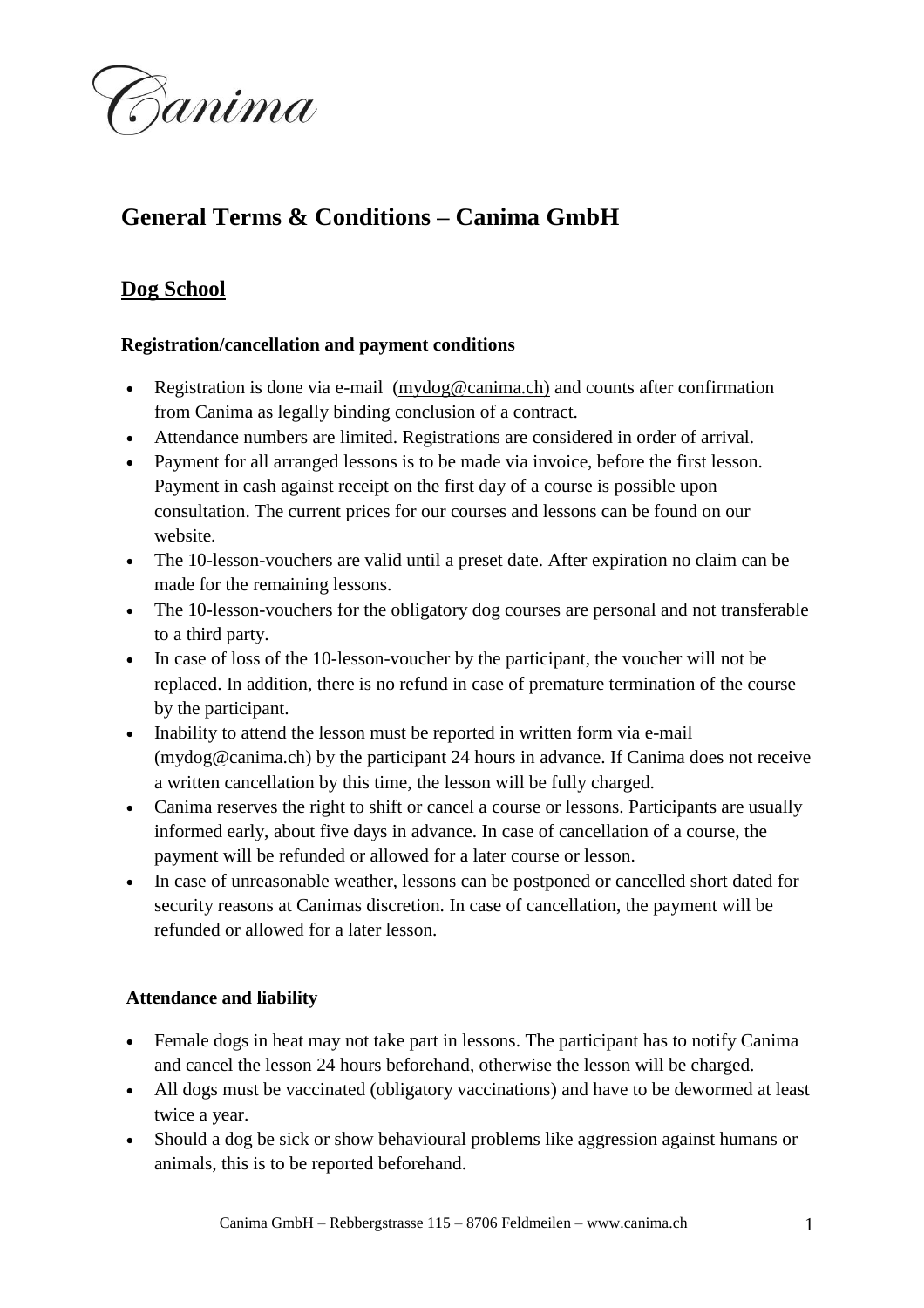

- Canima reserves the right to exclude participants that are not up to the course standard (if a dog shows severe problems which can not be adapted in a group lesson) and to recommend private lessons. Should the participant not be willing to remedy the deficit, exclusion from the training can ensue without refund of the payment.
- Canima does not give a warrant of success, as success depends on cooperation and application of the participant and the capabilities of the dog.
- The certificate for the obligatory courses is issued after successful completion of the mandatory lessons.
- If a participant does not actively take part in the lessons or refuses to participate in the exercises wich are a mandatory part of the SKN-/Junghunde-/Erziehungskurs, the participant will not receive the certificate.
- The attendance of all courses happens at one's own risk. Insurance for dog and owner is the responsibility of the owner. Participants are liable for all damage or injury caused by themselves and/or their dog.
- Canima does not assume any liability for damage to persons, property damage or financial loss that arises from application and implementation of the shown exercises nor for damages and/or injuries of any kind caused by the participants and/or their dogs.
- Possible accompanying persons have to be adverted of the existing disclaimer of liability by the participant.

# **Care Services**

# **Reservation/cancellation and payment conditions**

- Reservations and cancellations for any kind of care service are done in written form via e-mail [\(mydog@canima.ch\)](mailto:mydog@canima.ch)) and count after confirmation from Canima as legally binding conclusion of a contract.
- For cancellations for dog care including an overnight stay, 50% of the price will always be charged.
- For cancellations for dog care including an overnight stay that occure less than seven days before the reserved date, the full price will be charged.
- Cancellation for care service without overnight stay have to be done no less than 24 hours before the reserved date, or the full price will be charged.
- The payment of care services is made with a monthly bill and a payment slip or in cash against receipt. The current prices of our care services can be found in the pricelist on our website.
- Additional costs arising through cancellation from Canima (illness, accidents etc.) will not be covered by Canima GmbH.